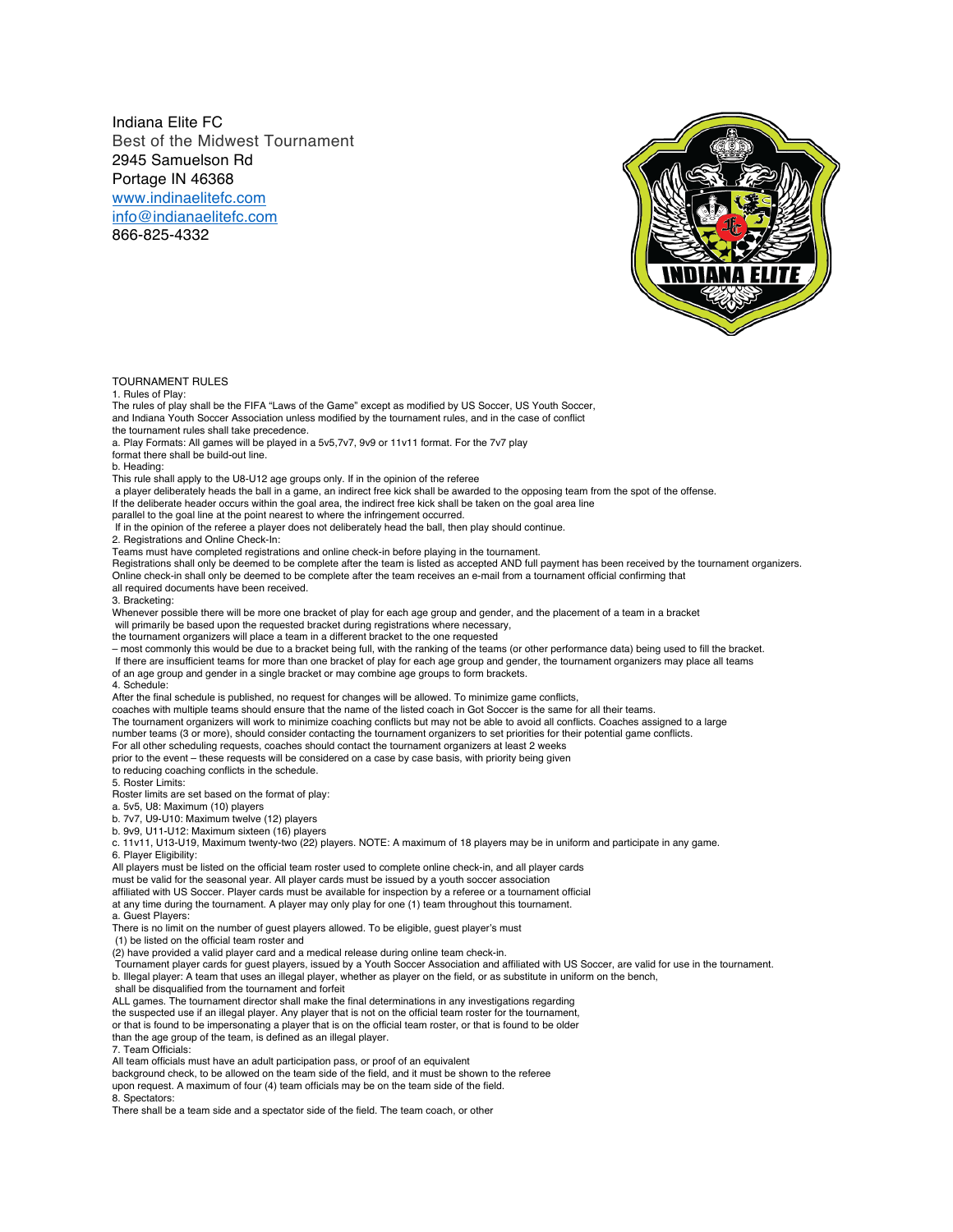designated team official, is responsible for making sure that the spectators of their team are on the correct side of the field, and for controlling their behavior. A referee may stop or abandon a game if the behavior of the spectators cannot be controlled and the game may be awarded by forfeit to the opposing team.

9. Game Lengths:

Game times are set by the play format and age group:

a.5v5, U8: 20 minutes per half

b. 7v7, U9-U10: 25 minutes per half

c. 9v9, U11-U12: 30 minutes per half d. 11v11, U13-U14: 35 minutes per half

e. 11v11, U15-U19: 40 minutes per half

f. The half time break for all age groups will be 10-minutes

g. A game will be deemed to be officially completed if at least the full first half has been played and tournament play is suspended for any reason. The score at the time of the stoppage will be the final score.

10. Water Breaks:

Water breaks may be mandated by the tournament director, depending upon weather conditions, or may also be agreed by coaches from teams and the referee prior to the

start of a game. The referee shall manage any mandated or agreed water breaks, which shall be taken in both halves of the game, and shall be of about 2 minutes' durations, during which time the game clock shall CONTINUE to run.

11. Scoring:

The following scoring system will be used for the tournament:

a. Three  $(3)$  points for a win (including forfeits)

b. Three (1) points for a tie

c. Zero (0) points for a loss

12. Advancement Criteria:

The advancement of teams to a final will be decided by the results of the qualifying games for the respective bracket:

a. A bracket of four (4) teams will be played as a single group in a around robin format, with three (3) games per team, and the two (2) teams accumulating the most points advancing to the final.

b. A bracket of five (5) teams will be played as a single group in a round robin format, with four (4) games per team, and the team accumulating the most points being declared the champion. There is no advancement to a final for a bracket of five (5) teams.

c. A bracket of six (6) teams will be played as two (2) groups of three (3) teams in a crossover format, with three (3) games per team, each playing the three (3) teams in the other group, and the two (2) teams accumulating the most points advancing to the final.

d. A bracket of eight (8) teams will be played as two (2) groups of four (4) teams in a round robin format (3 games per team), with the winner of each group advancing to the final. e. A bracket of twelve (12) teams will be played as three (3) groups of four (4) teams in a round robin format (3 games per team), with the winner of each group and one (1) wildcard team advancing to the semi-finals. The wild-card team shall be the second placed team in group play with the most points.

f. A bracket of sixteen (16) teams will be played as two (4) groups of four (4) teams in a round robin format (3 games per team), with the winner of each group advancing to the semi-finals.

g. NOTE: Any team that forfeits any game during the tournament will not be eligible to advance to a final, nor will they be eligible to be declared the champion. 13. Tie-Breakers:

Tie breakers shall not be used in qualifying games, and teams shall be awarded the points associated with the score of the tied game. Tie breakers shall be used to determine which teams advance, as required, if teams finish qualifying play with an equal number of points and not all the teams can advance. The following sequence of e breakers shall be used to determine the advancing team(s):

a. Result of head to head game - not used if more than two (2) teams are tied.

b. Goal difference - total goals for, minus total goals against, with no limit on goals scored or conceded per game.

c. Total goals against – with no limit on goals conceded per game.

d. FIFA penalty shoot-out for semi-finals and finals only,

Ties shall be broken by a FIFA penalty shoot-out, immediately after

regulation time (no overtime periods). Only players on the field at the end of regulation time may participate in the penalty shoot-out.

## 14. Referees:

USSF referees shall be assigned to all games, with a three (3) referee crew being used for all 11v11 games and 9v9 for the all games. All other games will use a single center referee. All referee decisions are final: no protests are permitted. Referees are required to include on the official game report all disciplinary actions taken before, during, or after a game, and to record details of any player removed from play due to a suspected concussion. The referee shall submit the official game report, signed by both teams, to the tournament office. 15. Reporting Scores:

At the completion of each game the winning team or the home team (if game is tied)

is responsible of turning in the game report to the Headquarters tent.

The referee shall submit the official game report, signed by both teams,

to the tournament office.

16. Awards:

First and second place teams in each bracket will receive awards.

17. Uniforms:

All players must wear a team uniform of a like color, that is distinguishable from the uniform of the opposing team and the referee. Each team should have an alternative color jersey, which may be used when there is color conflict with the opposing team. The team designated as the home team should change their jersey color, if deemed necessary by the referee. Each player